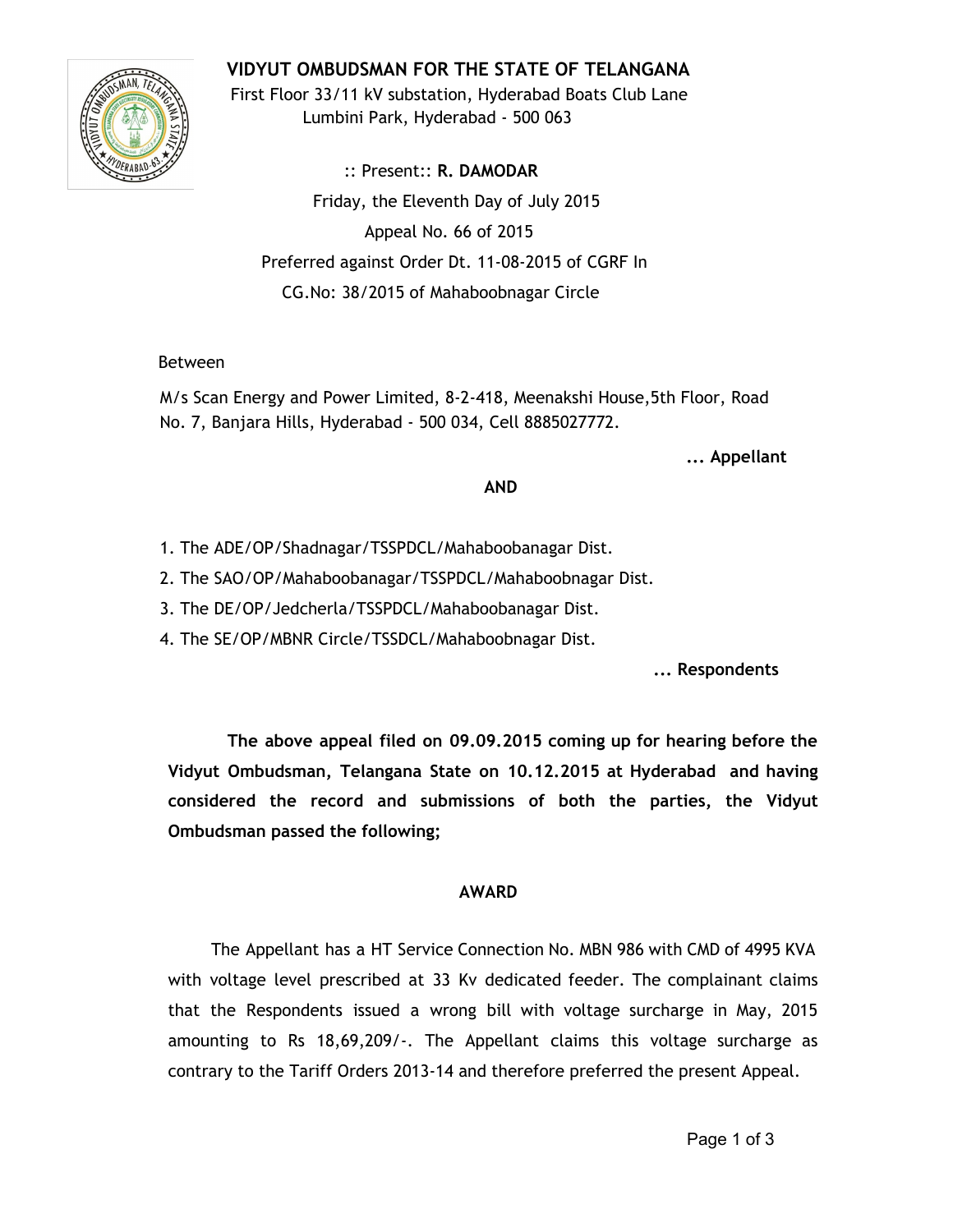2. The Respondents claimed that the Appellant availed RMD of 5001 which exceeded the CMD of 4995 during May, 2015 and therefore, the Appellant was levied the voltage surcharge.

3. The Respondents further claimed that the Appellant filed Writ Petition in the Hon'ble High Court of Judicature at Hyderabad in WP No. 19392 of 2015 in which the Hon'ble High Court issued interim order dt. 30.06.2015 in WP MP No. 25071 of 2015 to the effect that "There shall be interim stay of disconnection of power supply for non payment of the amount towards purported voltage surcharge for the month of May, 2015 until further orders."

4. The CGRF, in view of the pendency in the writ petition in the matter, opined that the matter is subjudice and it is not appropriate on the part of the forum to issue directions and disposed of the complaint through the impugned orders.

5. Aggrieved and not satisfied with the impugned orders, the Appellant preferred the present Appeal.

6. During the hearing, the Appellant was informed about the pendency of Writ Petition and their attempt to chose the forums. The Appellant submitted a reply dt. 9.12.2015 stating that the management of the Appellant has decided not to withdraw the cases pending in the Hon'ble High Court in respect of the voltage surcharge"

7. Under Section 42 of the Electricity Act, 2003 the right of the Appellant under Subsection 5( Forum for redressal of grievance) Subsection (6) Appeal to Ombudsman, shall be without prejudice to right which the consumer may have apart from the rights conferred by him by those Subsections under Subsection 7.

8. As per regulation 3 of 2015 dt. 16.9.2015 of TSERC there are special provisions for entertaining Appeals by the Ombudsman. Clause 3.19.C reads as follows:

*"The representation by the complainant, in respect of the same grievance, is not pending in any proceedings in any court, tribunal or arbitrator or any other authority; a decree or*